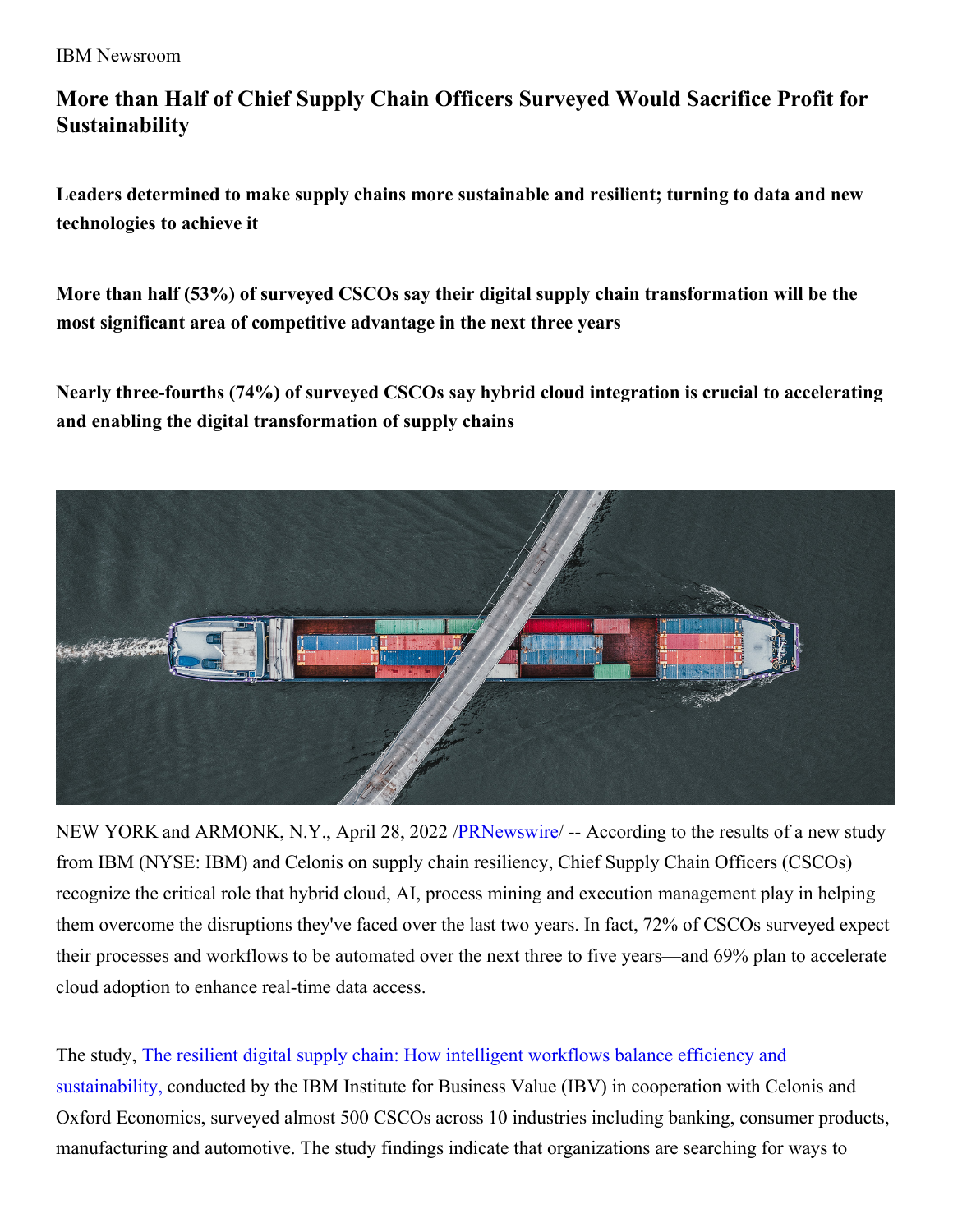modernize their supply chains by embracing data and hybrid cloud strategies as well as prioritizing sustainability.

"The Confluence of post-COVID-19 challenges, inflation and supply issues, security, and sustainability has led to the most complex operating environment in modern business. This has forced organizations to rethink and rebuild their supply chains to be more agile, efficient, and sustainable," said Jonathan Wright, Managing Partner, Finance and Supply Chain Transformation, IBM Consulting. "Technology and data-fueled automation and intelligence are key to not only evaluating current workflows and inefficiencies, but in identifying new opportunities as well."

The survey of CSCOs reinforced this:

# **The top challenges CSCOs are facing**

- 80% of CSCOs said that demand volatility is a top challenge, while 77% mentioned the increased cost of transportation and logistics.
- Cost aside, 76% cited the availability of transportation and logistics as a top challenge.
- These challenges lead to missed opportunities: 71% said lower inventory for raw materials and finished goods has led to stock-outs and lost sales. And 60% have had to expedite products for customers, leading to higher transportation costs.

# **Hybrid cloud, execution management, AI and automation can help CSCOs seize opportunities**

CSCOs are pursuing aggressive data-backed strategies to build smarter, more agile supply chains that can help improve resilience and sustainability. In fact:

- Almost nine-in-ten (87%) CSCOs are implementing execution management and 77% are implementing process and task mining to modernize their operations.
- By 2025, 83% of CSCOs plan to introduce AI-enabled real-time inventory management.
- 74% of CSCOs say hybrid cloud integration is crucial to accelerating and enabling the digital transformation of supply chains.
- 81% are looking to AI-enabled processes and workflows for real-time demand sensing.
- Some 72% expect most of their processes and workflows to be automated in the next three to five years, while 27% expect their workflows to be AI-enabled in the same timeframe – increasing to 33% by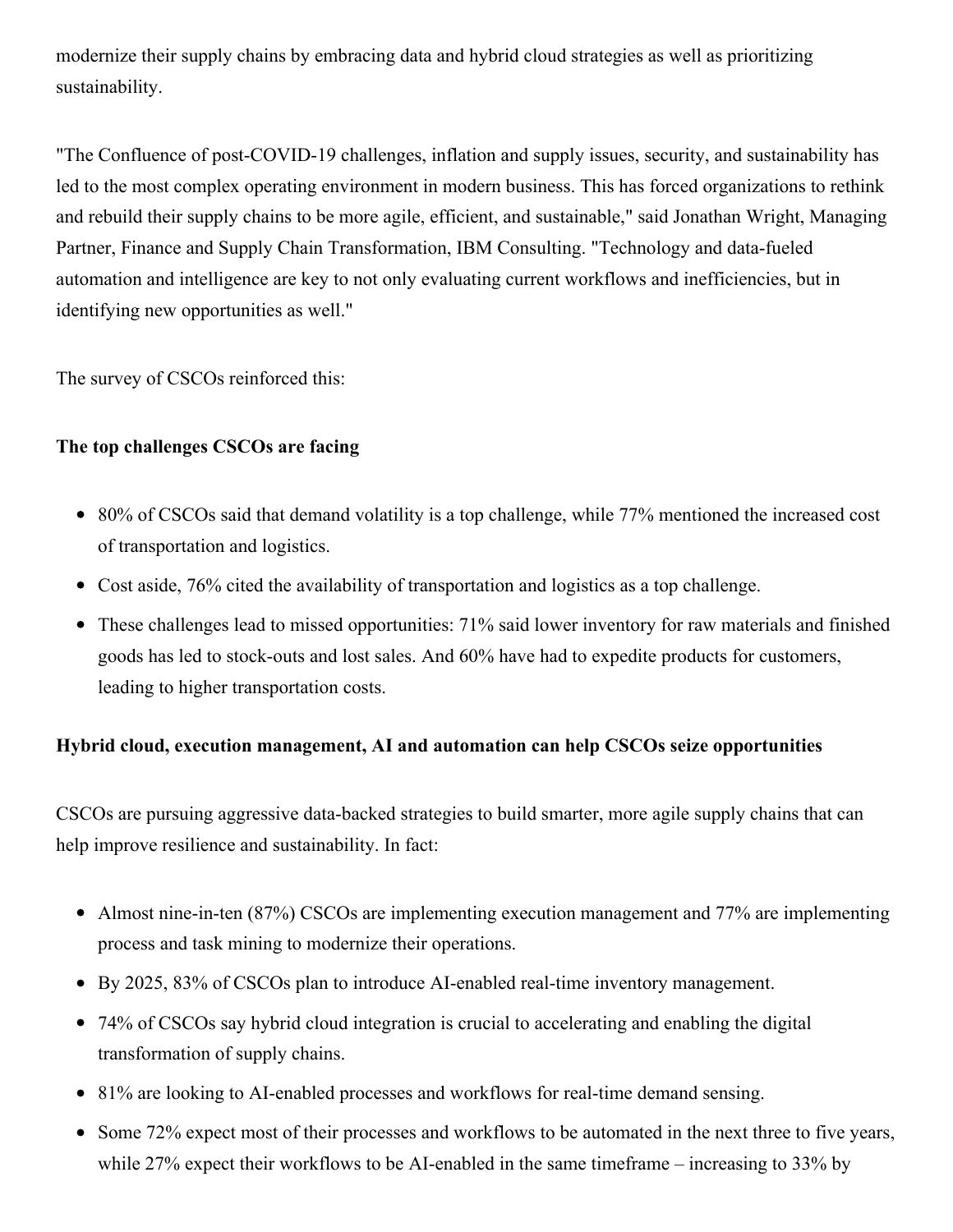2030.

## **Putting sustainability over profit**

66% of surveyed CSCOs said sustainability is a core element of overall business value. More than half (51%) of CSCOs surveyed said they would be willing to sacrifice profit—on average 5% to improve sustainability outcomes—equating to \$22bn for US Fortune 500 companies in one year.

To that end, CSCOs identify several specific actions they plan to take over the next three years in pursuit of circular economy goals:

- 47% are initiating full lifecycle design of their materials and products to expand re-use of materials and reduce waste.
- 44% plan to improve energy efficiency of their products and services.
- 35% plan to develop new products and services based on renewable energy componentry, and 30% expect to engineer new zero-waste products and services.

The top three expected benefits of sustainability initiatives were: complying with environmental regulation, reducing reputational risk, and driving new innovation areas. These gains cannot be realized without a meticulous process of monitoring a distinct set of sustainability targets. Some 55% of CSCOs said in the next three years they expect to incorporate real-time monitoring and reporting on environmental and social sustainability. In fact, the SEC recently proposed a <u>rule [change](https://c212.net/c/link/?t=0&l=en&o=3519692-1&h=2928442671&u=https%3A%2F%2Fwww.sec.gov%2Fnews%2Fpress-release%2F2022-46&a=rule+change)</u> that would require public companies to disclose climate change risks to their business, which, if passed, could accelerate the need for operational climate change data.

"Eliminating inefficiencies from core supply chain processes represents an enormous opportunity for reducing carbon emissions at scale," said Janina Nakladal, Global Director of Sustainability at Celonis. "Chief Supply Chain Officers know they need to adapt, and in many cases are, but they often don't have the insight they need to truly understand where changes need to be made—and lack the toolset to drive the change. Our research shows that currently-available technology—process mining and hybrid clouds—can give CSCOs this insight to wholly transform their supply chains."

The study revealed that CSCOs can take actionable steps to develop and operate data-informed and sustainable supply chains. These steps include: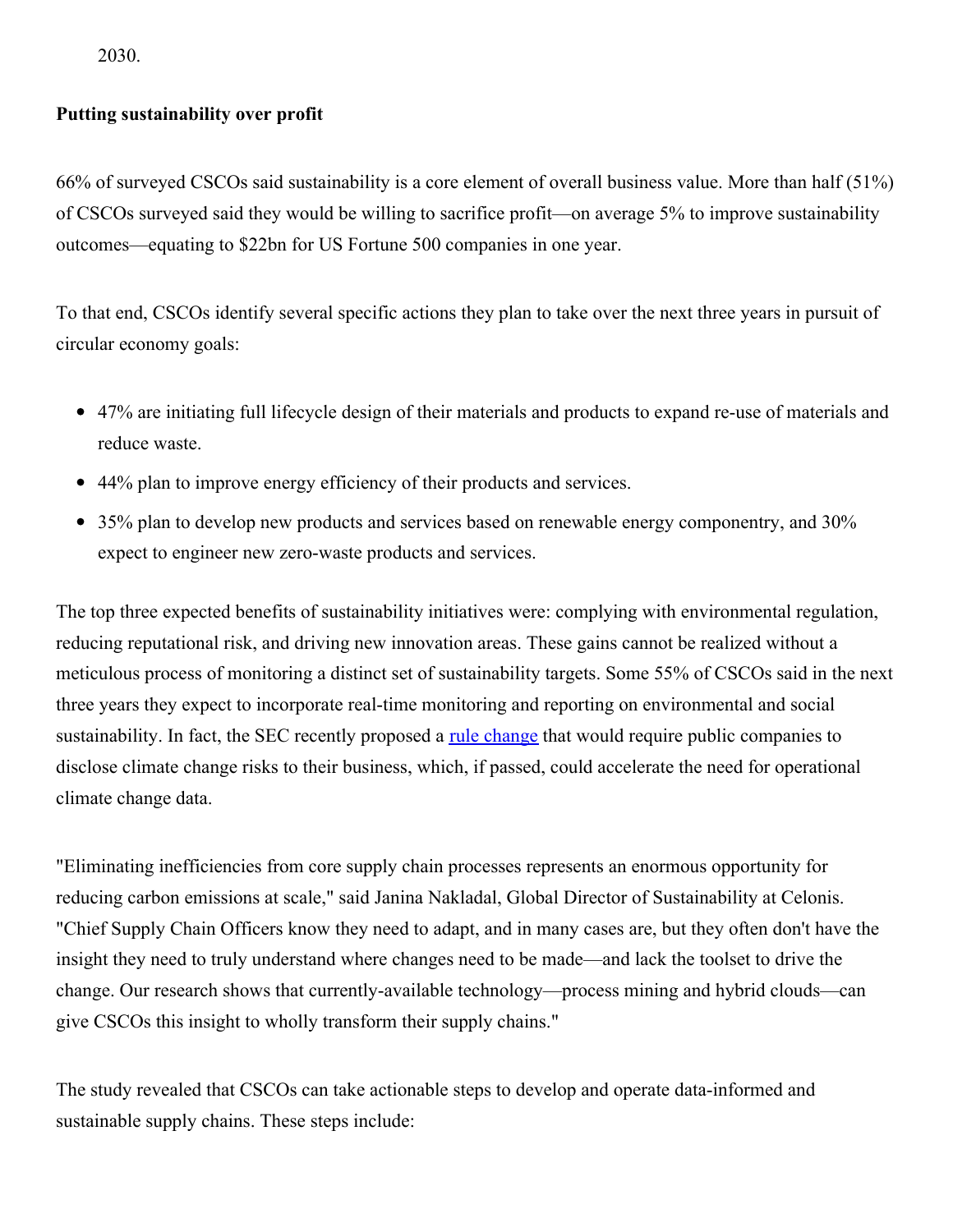- $\bullet$ **Explore new business models that amplify resiliency** – deploy AI and machine learning to allow better pattern recognition, workflow optimization and solution gathering. Also rely on an open, secure, hybrid cloud model to smooth and speed extended intelligent workflows.
- **Invest consistently in the near- and long-term potential of automation** develop robust AI and automation capabilities to speed insights and decision making. Leverage co-creation, co-execution and cooperation to accelerate idea development.
- **Make sustainability one of your most important business priorities** operationalize a full set of ESG initiatives and mine data across your supply chain processes.

### **Methodology**

The IBM Institute for Business Value, in collaboration with Celonis and Oxford Economics, surveyed 500 Chief Supply Chain Officers across industries to gain an in-depth understanding of how recent disruptions in global supply chains are affecting their short-term tactics, longer-term strategies, and performance. 10 industries are represented: banking, consumer products, healthcare, electronics, telecommunications, insurance, industrial products, manufacturing, automotive, and life sciences, each comprising 5%-15% of our total sample.

#### **About IBM Institute for Business Value**

For two decades, the IBM Institute for Business Value has served as the thought leadership think tank for IBM. What inspires us is producing research-backed, technology-informed strategic insights that help leaders make smarter business decisions. From our unique position at the intersection of business, technology, and society, we survey, interview, and engage with thousands of executives, consumers, and experts each year, synthesizing their perspectives into credible, inspiring, and actionable insights. To stay connected and informed, sign up to receive IBV's email newsletter at [ibm.com/ibv](https://c212.net/c/link/?t=0&l=en&o=3519692-1&h=3832965417&u=https%3A%2F%2Fc212.net%2Fc%2Flink%2F%3Ft%3D0%26l%3Den%26o%3D3503854-1%26h%3D2353364620%26u%3Dhttp%253A%252F%252Fibm.com%252Fibv%26a%3Dibm.com%252Fibv&a=ibm.com%2Fibv). You can also follow @IBMIBV on Twitter or find us on LinkedIn at [https://ibm.co/ibv-linkedin](https://c212.net/c/link/?t=0&l=en&o=3519692-1&h=2072427573&u=https%3A%2F%2Fc212.net%2Fc%2Flink%2F%3Ft%3D0%26l%3Den%26o%3D3503854-1%26h%3D1613937855%26u%3Dhttps%253A%252F%252Fibm.co%252Fibv-linkedin%26a%3Dhttps%253A%252F%252Fibm.co%252Fibv-linkedin&a=https%3A%2F%2Fibm.co%2Fibv-linkedin)

#### **About IBM**

IBM's extensive portfolio of AI software can help organizations take a 360-degree approach to operationalize sustainability efforts across their business – such as extending the life of physical assets, creating more efficient and resilient supply chains, understanding the impact of climate on business operations, or analyzing and reporting on ESG data and initiatives. These solutions are underpinned by environmental insights, operational data, and AI – transforming data into insights that drive smarter, more sustainable decisions